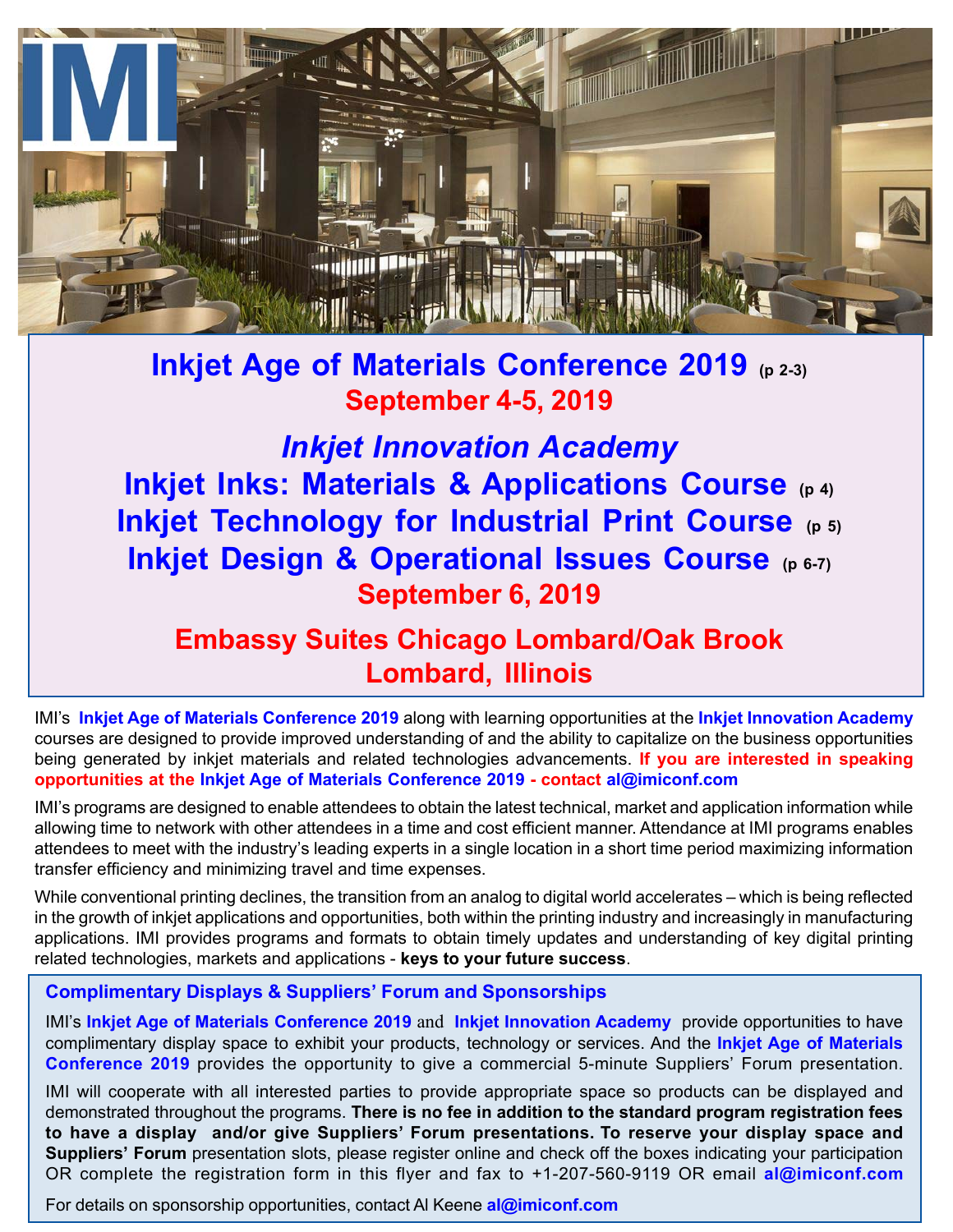

# **Inkjet Age of Materials Conference 2019**

# Embassy Suites Chicago Lombard/Oak Brook Lombard (Chicago), Illinois

# **September 4-5, 2019**

IMI's **Inkjet Age of Materials Conference 2019** is designed to assess the current and needed developments in inkjet materials necessary to realize the full potential for inkjet technologies in current and new applications.

The inkjet industry has made great strides in developing successful inks and functional fluids for many applications, yet continued ink and fluids development is considered by many to be the most essential component for inkjet's continued applications diversification and market growth.

IMI's **Inkjet Age of Materials Conference 2019** addresses the challenges, options, and opportunities associated with future inkjet materials requirements, technology choices, drivers & barriers, and other issues required to effectively implement inkjet ink and fluids technologies for applications expansion and diversification. This strategic conference for the inkjet industry provides high value information on innovations, trends, and issues for senior executives, commercial managers, development teams, end users, and others looking to expand their knowledge and understanding of materials developments, products, and technologies shaping the future of inkjet as well as exchanging ideas with industry experts and peers. This two day event features the following elements:

- 
- **Updates & Views from Inkjet Pacesetters Market/Opporunity Perspectives from Industry Experts**
- **New Tecnology Needs & Introductions Networking Lunches, Breaks, & Reception**
- 
- **Complimentary Display Space Suppliers Forum Presentation Opportunities**

#### **Get a "Jump Start" in The Future of Inkjet!**

#### **Wednesday, September 4, 2019**

8:00 a.m. Registration

9:00 a.m. Opening Session

#### **Welcome & Introductions**

Alvin G. Keene, President, IMI, Carrabassett Valley, Maine

#### **Inkjet's strong progress**

Mark Hanley, President, I.T. Strategies, Hanover, Massachusetts

- Ink & materials are destiny
- What is working in inkjet & what is not yet available
- Numbers: The big picture in markets & technology

#### **Understanding performance indicators for aqueous & UV inks** Mary K. Schilling, Inkjet Development & Print Quality Manager, Inkjet Insight, Fountaintown, Indiana

- Aqueous & UV ink chemistries: Used individually & in tandem
- Each market has particular print quality needs which can change dramatically when crossing from aqueous to UV inks
- For indusrial markets: Outlining print performance, image quality, & market use is critical to both OEM & customer sucess
- Important print aspects for markets such as automotive, industrial, & packaging
- Performance neds & how they relate to each ink chemistry

#### **Understanding ink delivery systems**

#### Debbie Thorp, Business Development Director, Global Inkjet Systems, Cambridge, UK

- Standard features & system architectures
- Requirements of different printhead types
- Troubleshooting common problems

12:00 Noon Networking Luncheon

# **For Latest Program Updates & To Register Online www.imiconf.com**

**Follow IMI on Social Media Twitter www.twitter.com/IMI\_conf LinkedIn www.linkedin.com/in/alvinkeene/ Facebook www.facebook.com/imiconf/**

#### 1:30 p.m. Session 2

# **Inkjet inks: How do we come up with a successful recipe?**

- Dr. Mark Bale, Founder, DoDxAct, Somerset, UK • Goal: Understanding ink options, complexities, formulation,
- & evaluation
- Basic types: Aqueous, hot melt, oil, UV cured, hybrid
- Colorants: Dyes & pigments/pigment dispersions
- Colorant carriers for basic ink types
- Numerous specialty chemicals & additives: biocides/fungicides, co-solvents, defoamers, humectants, monomers/oligomers, photoinitiators, rheology modifiers, resins/polymers, stablizers, surfactants, & more!!
- A few examples of successful formulations
- Optimizing the chemistry: Lab methods for process optimization

#### **Achieving pulsation free & accurate meniscus pressure control** Dr. James McCrone, Managing Director, TTP Ventus, Melbourne, Hertfordshire, UK

- Accurate & consistent meniscus pressure control critical for print quality
	- Prevents ink wetting out
	- Prevents air ingestion into printhead
	- Limits variation in droplet volume & jetting
- Traditional approach: Banks of 8+ printheads connected to single air pump

Pulse-damper and/or accumulator used to deliver stable pressure

Complex & large size systems with long response times Unable to provide independent individual printhead control

• TTP Ventus Disc Pump™ provides new meniscus pressure control option

Ultra-smooth flow, rapid response & compact form factor Improved system architecture: Small size enables integration with individual printheads

Enables modular systems

Fully independent bias pressure control Optimal printing system performance

 <sup>•</sup> **I.T. Strategies Report: The Numbers 2019 "Production & Industrial Digital Print Global Statistical Summary"**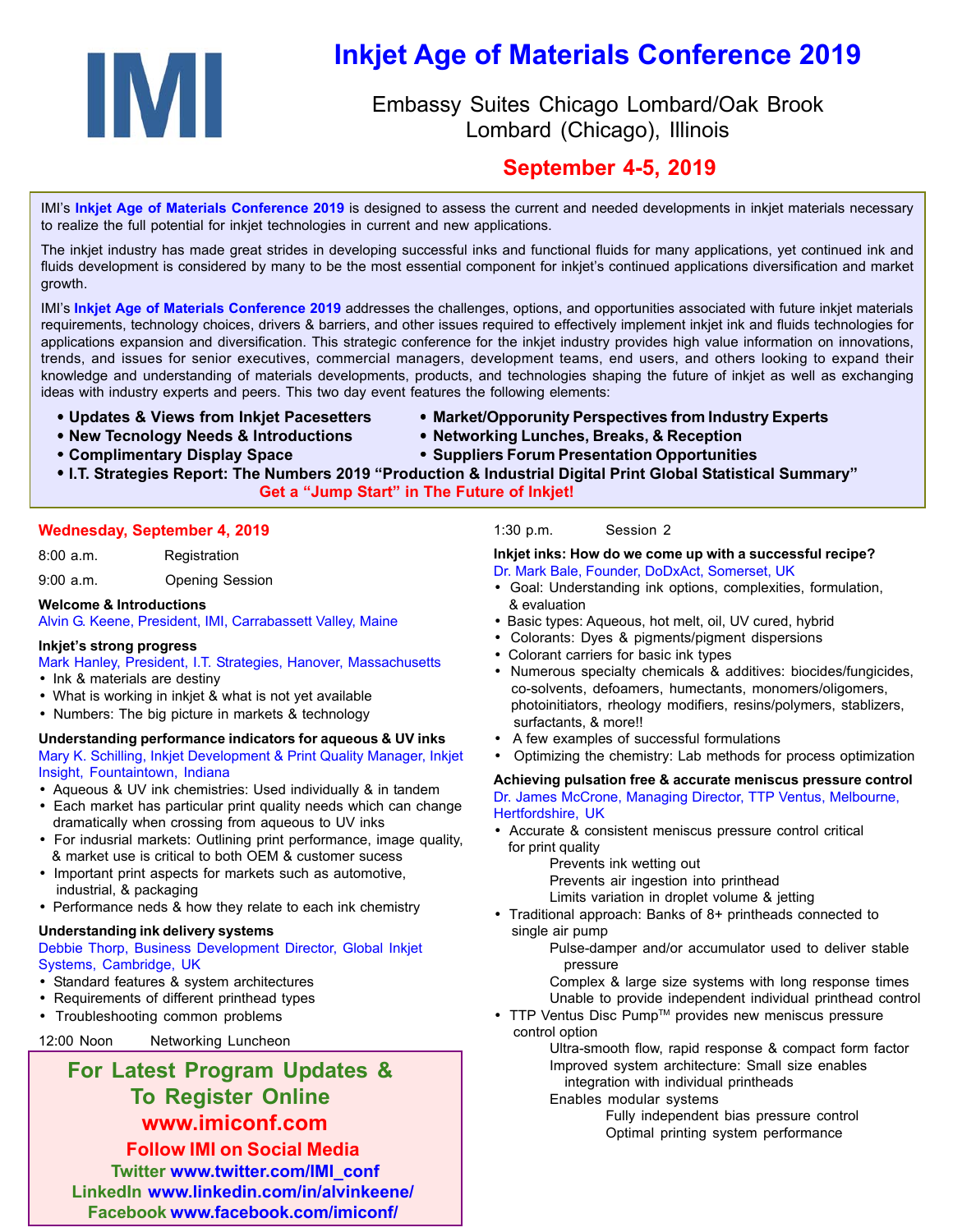#### **Waterless smart dyeing**

Dr. Alan L, Hudd, Director & Founder, Alchemie Technology, Cambridge, UK

- Review of ITMA & progress of digital technologies in textile markets
- Alchemie Endeavour: New disruptive digital approach to digitally dyeing textiles
- Revolutionary benefits
	- 95% wastewater reduction (#2 polluter in world) Up to 85% energy reduction (#1 world contributor to climate
	- change)
- Alchemie Endeavour Pre-treatment
	- Dyeing Fixing
	- Applying functional materials
- Outlook & opportunities

**Suppliers' Forum**: 5-Minute presentations related to technology, capabilities, services, new product Introductions, etc. Suppliers' Forum is open to all conference registrants.

6:00 p.m. Networking Reception in Display Area

#### **Thursday, September 5, 2019**

8:30 a.m. Session 3

**Ink developments enabling new opportunities for industrial inkjet** Eric Miller, R&D Chemist, Kao Collins, Cincinnati, Ohio

• Remarkable achievments for novel water based inks

Decorative printing Flexible packaging **Textiles** 

#### **Packaging printing: Matching applications with the right inkjet technology**

Taylor Buckthorpe, Director of Sales, Colordyne Technology. Brookfield, Wisconsin

- One type of inkjet doesn't fit all applications
- Print providers & brand owners must select the right inkjet technology from aqueous dye, aqueous pigments, UV LED, & more
- Selection factors include Print engine configuration Ink set
	- Printhead configuration
- Suppliers must be agile responding to customer needs & match each application to the right inkjet technology for each specific application

## **Application of water based piezo inkjet inks for packaging**

Tom Molamphy, Sales and Technology Manager North America, Siegwerk, Siegburg, Germany

- Inkjet continues developing strong foothold in packaging & label space
- It's clear UV inkjet is not good choice for all packaging applications
- Development direction & challenges for water based piezo applications

Optimizing drying characteristics while retaining print quality White ink: Flexo vs. inkiet & pre-white vs. post-white End user quality expectations for printed image



**Mark Hanley I.T. Strategies**



# **Taking digital into three dimensons**

Dr. Simon Kew, Managing Director, Alchemie Technology, Cambridge, UK

- 3D coating using digital technology Robotics technologies for fluid application Precision fluid application techniques
- Digital printing onto 3D shapes Direct-to-shape printers In mould labeling with digital printing
- 3D printing of products New applications: Food, pharmaceuticals, & metal castings Indusrial applications
- 1:00 p.m. Adjournment
- 1:00 p.m. Networking Luncheon



**Dr. Mark Bale DoDxAct**



**Dr. Simon Kew Alchemie Technology**





**Tom Molamphy Siegwerk**

**Taylor Buckthorpe Colordyne**

> **Dr. Alan Hudd Alchemie Technology**

**Dr. James McCrone TTR Ventus**





**Mary K. Schilling Inkjet Insight**

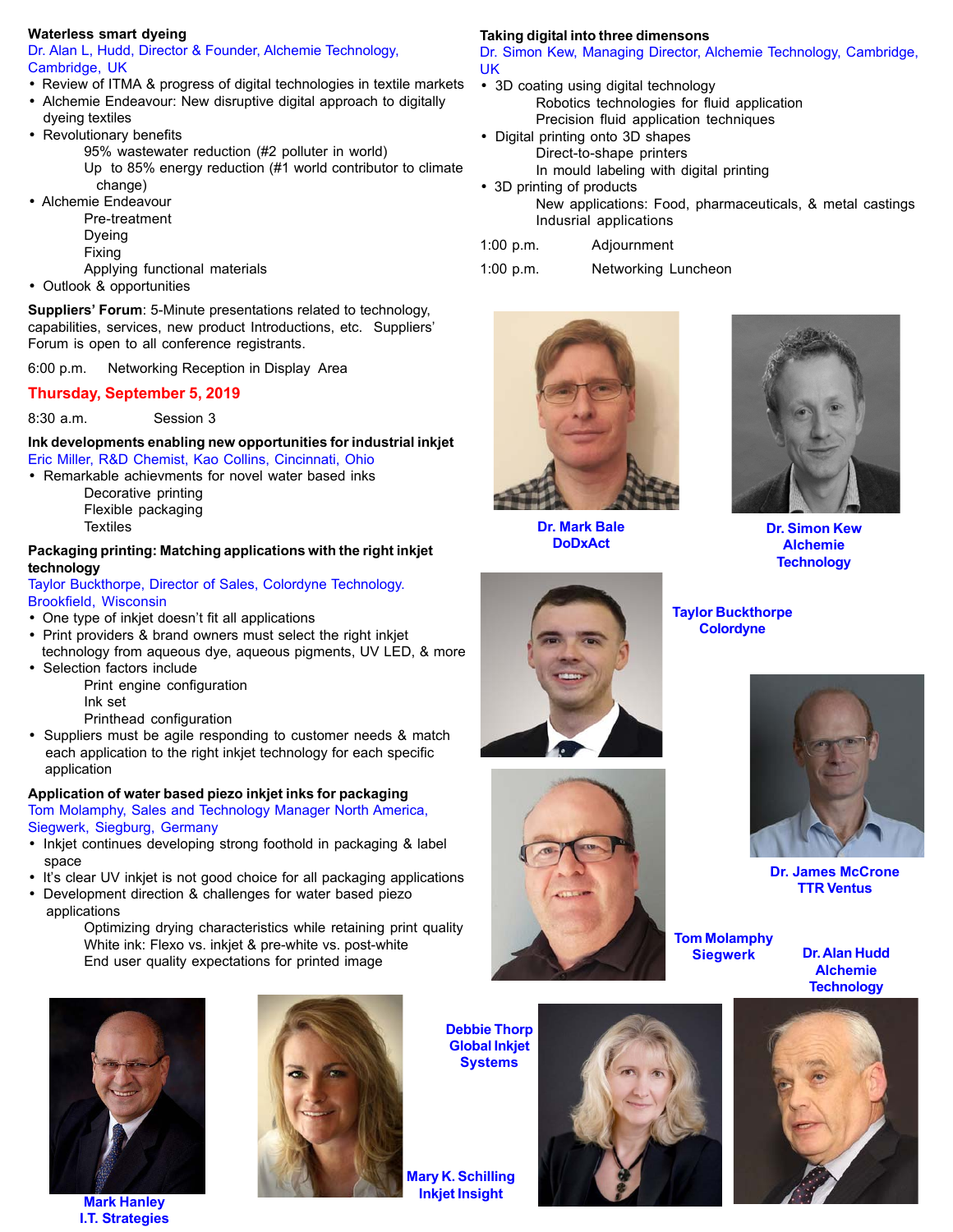# IMI **Inkjet Innovation Academy**

# **Inkjet Inks: Materials & Applications (Inks & Materials for Digital Applications)**

Embassy Suites Chicago Lombard/Oak Brook Lombard (Chicago), Illinois

# **September 6, 2019**

Building on the back of the success of wide format graphics applications, industrial inkjet printing has penetrated many market areas by utilizing a wide range of different ink chemistry approaches.

IMI's **Inkjet Inks – Materials and Applications Course** provides an insightful overview of the different ink platform technologies in use today, with an emphasis on practical aspects of materials selection and optimization for the low viscosity requirement of inkjet printing. Looking from the applications viewpoint, potential ink solutions are compared and contrasted. Key issues surrounding the integration of inkjet ink technologies into industrial printing within a production environment are also considered.

Led by Dr. Mark Bale, founder of DoDxAct, the **Inkjet Inks – Materials and Applications Course** is aimed at developers wishing to adopt inkjet technology in their industrial production processes, or those who are already skilled in one area and are looking to understand the wider potential of inkjet chemistries available.

# **Friday, September 6, 2019**

8:00 a.m. Registration

8:30 a.m. Course Session Begins

## **Introduction & course overview**

- **Evolution of inkjet**
- **Sustainability & the drive back to water**
- **The modern process: Inkjet as an enabling technology**
- **Market considerations**
- **Basic ink chemistry comparison: What's inside and printhead influence**
- **Making sure it's right: Checking the basic properties**

# **Inkjet ink types materials choices**

- **Radiation curable The ubiquitous all-rounder Focus on free radical UV**
- **Aqueous**
	- **Function tales over from simple colors**
- **Solvent**
	- **From hard CIJ inks to 'eco' graphics**
- **Oil**
	- **Good option for absorbing substrates**
- **Hot melt**
	- **Great route to process resilience**
- **Hybrid**

**Clever chemistry as the best of both worlds**

# 12:00 Noon Networking Lunch



1:00 p.m. Course reconvenes

**Application examples: Ink selection by application area**

- **3D printing**
- **Ceramics**
- **Corrugated board & paper packaging**
- **Decor**
- **Electronics**
- **Flexible (plastic) packaging**
- **Production print**
- **Textiles**
- **Wide format graphics**

```
4:00 p.m. Course adjournment
```


**Inkjet Inks: Materials & Applications Course Leader Dr. Mark Bale Director and Founder DoDxAct Somerset, UK**

After working many years for a leading ink company, Dr. Mark Bale founded DoDxAct Ltd, an inkjet technology consultancy in 2017. Based in Somerset UK, DoDxAct offers bespoke training and practical assistance in support for all aspects of inkjet R&D from ink formulation and manufacture through jetting & process integration to final application optimization. Working with start-ups to large companies with global reputations, his inkjet applications experience takes in production inkjet, wide-format graphics, labels & packaging, decorative surfaces, print-to-shape, electronics manufacturing, product coding, and 3D printing.

Dr. Bale earned his undergraduate degree and PhD in Physics from the University of Birmingham UK and is a published author of academic papers, patents, and online content on topics ranging from microfabrication, OELD devices to inkjet printing.

# **Follow IMI on Social Media**

 **Twitter www.twitter.com/IMI\_conf LinkedIn www.linkedin.com/in/alvinkeene/ Facebook www.facebook.com/imiconf/**

**For Latest Program Updates & To Register Online www.imiconf.com**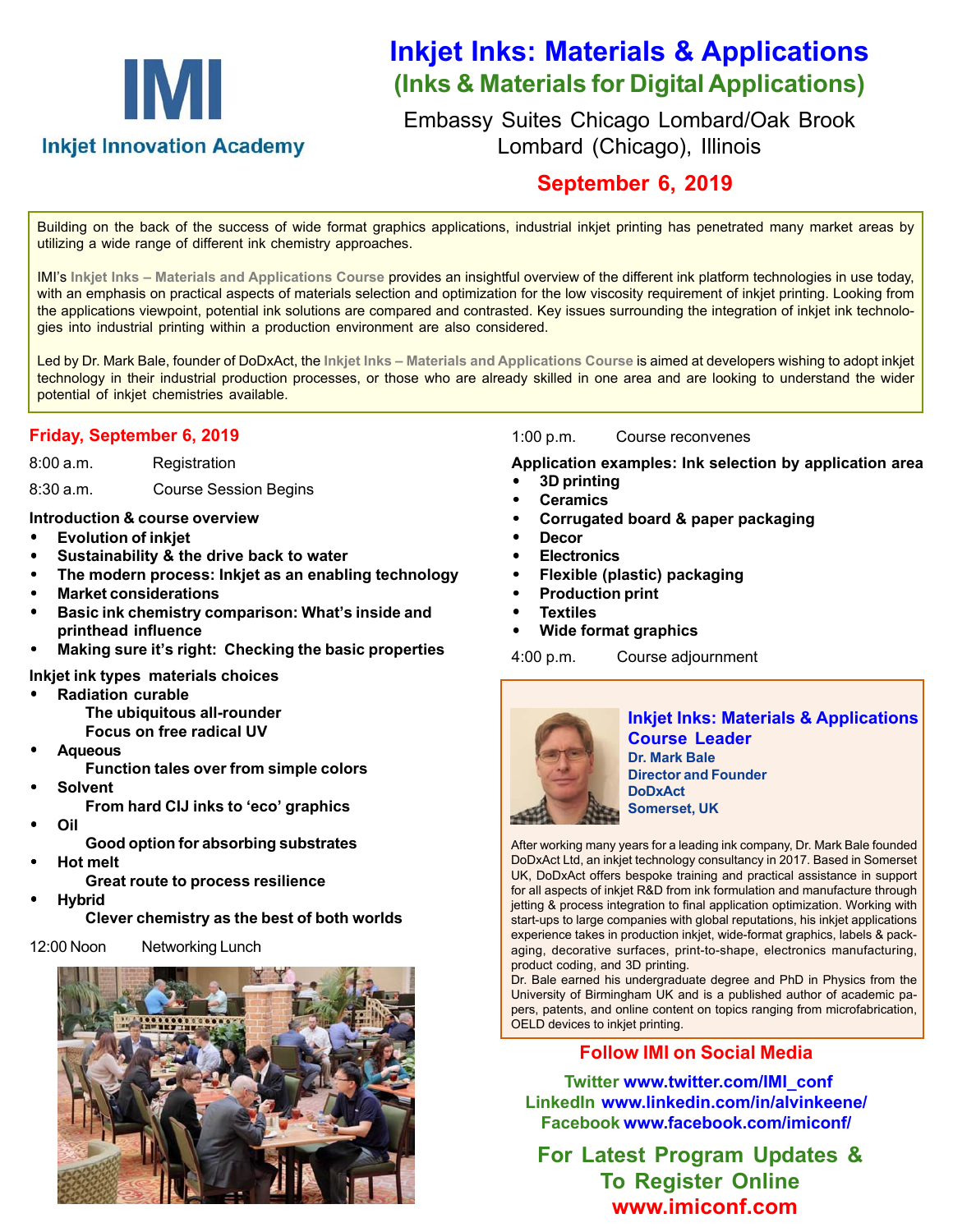# IM.

# **Inkjet Technology for Industrial Print**

 Embassy Suites Chicago Lombard/Oak Brook Lombard (Chicago), Illinois

# **Inkjet Innovation Academy**

# **September 6, 2019**

It's hard not to notice that the world is going digital, and that inkjet's current growth is being driven by manufacturing or "industrial print" applications. Leading market forecaster IT Strategies has the industrial print market vendor revenues (hardware & consumables) growing to \$10B in 2020 - yielding over \$40B of retail revenue to print providers for the printed output. This includes applications such as décor, product and surface decoration, deposition and incorporation of functional materials into products, complex multi-process 3D product manufacturing applications, security, packaging, and labeling.

The key to successful entry and participation in the industrial inkjet arena is a comprehensive knowledge and understanding of inkjet technologies and how they enable successful industrial inkjet applications. IMI's **Inkjet Technology for Industrial Print Course** covers the inkjet system, its components plus the issues and coming developments that will shape the future of inkjet.

Whether you are an inkjet industry supplier or in any current or future end use industry, whether you are already deeply involved in industrial print or you plan to be in the future: IMI's **Inkjet Technology for Industrial Print Course** provides an understanding of and an ability to recognize what is possible in the near term; the limits of current technologies; and insights into the breakthroughs necessary to achieve ultimate success. Led by recognized inkjet industry expert Dr. Alan L. Hudd, Director & Founder of Alchemie Technology (and co-presenter for popular **Inkjet Academy**, this course will give your understanding of the industrial inkjet industry an expert start or a timely update.

# **Friday, September 6, 2019**

| 8:00 a.m. | Registration |
|-----------|--------------|
|-----------|--------------|

8:30 a.m. Course Session Begins

## **Introductions & Course Overview**

**The inkjet system: How components work & roles they play**

- **Printheads: Types, operation principles, design parameters, etc.**
- **Drive electronics & data management**
- **Ink management system**
- **Ancillary technologies: Substrate/material handling, motion control, finishing, etc.**
- **Understanding the inkjet printing process**

## **Inkjet inks**

- **Ink types: Aqueous, solvent, oil, phase change & UV cure**
- **Inkjet ink design & formulation**
- **Dyes, pigments & specialty additives**
- **Drop formation**
- **Substrate interactions**
- **Drying & Curing**
- **Properties influencing piezo inkjet ink performance**
- **Testing inks for reliability: methods & characterization**
- **Establishing suitability for applications**

# **Print quality**

- **Establishing requirements**
- **Factors affecting print quality**
- **Printhead-ink-substrate**
- **Grayscale methods**
- **Drop detection**
- **Banding, single pass issues**
- **Drying & curing effects**

# **Follow IMI on Social Media**

 **Twitter www.twitter.com/IMI\_conf LinkedIn www.linkedin.com/in/alvinkeene/ Facebook www.facebook.com/imiconf/**

#### **Why inkjet?**

- **Versatility & customization: Digital print proposition**
- **Materials, energy & time savings = improved ROI**
- **Print plus deposition, coating, additive manufacturing and other unique applications**
- **Integration into existing production environments**
- **Marketing advantages**
- **Brand identity**
- **Inkjet as a disruptive technology**

12:00 Noon Networking Lunch

1:00 p.m. Course reconvenes

**Major industrial inkjet applications: Status, challenges and expectations**

- **Architectural: Glass, wall coverings, etc.**
- **3D printing/additive manufacturing**
- **Flooring: ceramic tiles, laminates, wood, etc.**
- **Packaging: Containers, corrugated, flexible**
- **Printed electronics**
- **Product decoration**
- **Textiles**

**Material advancements = new industrial print applications**

- **Anisotropy flakes**
- **Bioengineering materials (Cells, tissue, organs, etc.)**
- **Composites**
- **Drugs/pharmaceuticals**
- **Food grade inks/fluids**
- **Functional fluids: reactive, electrical, biofunctional**
- **Graphene & 2D materials**
- **Metals, powders & dispersions**

**Competitive & available application techniques**

- **Driven by societal transition to digital**
- **Inkjet**
- **3D printing/additive manufacturing techniques**
- **Digital dispensing**
- **Hybrid approaches**

**Developing your digital implementation roadmap**

**What can be expected in the next few & ten years?**

4:00 p.m. Course adjournment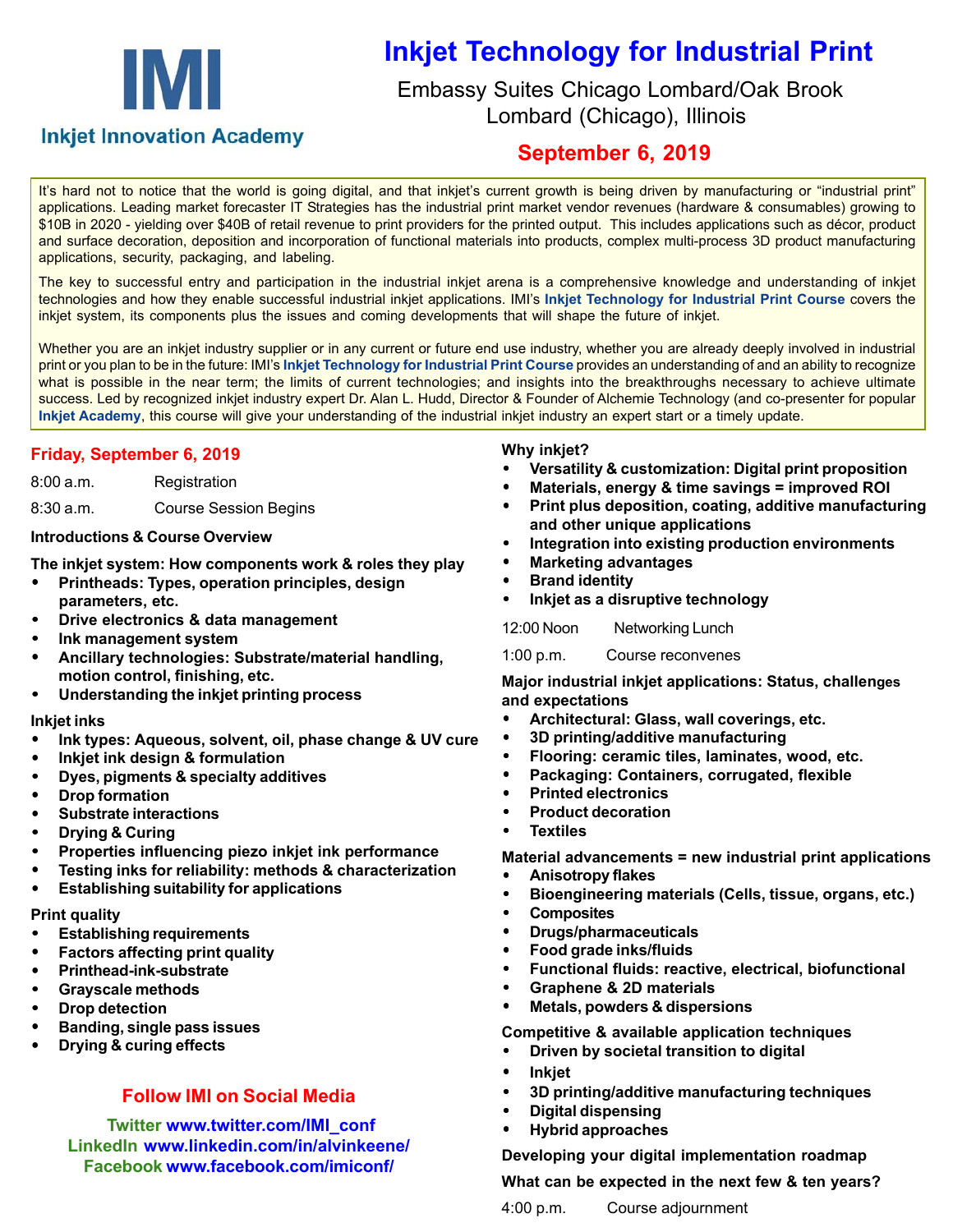

# **Inkjet Design & Operational Issues**

**Inks, Substrates & Subsystems**

**Real World Experiences on System Tuning, Debug & Development**

**Inkjet Innovation Academy** 

Embassy Suites Chicago Lombard/Oak Brook Lombard (Chicago), Illinois

# **September 6, 2019**

Successful inkjet printing applications result from the marriage of inks, substrates, and printer. IMI's **Inkjet Design & Operational Issues - Inks, Substrates & Subsystems** course addresses the real world trade-offs that are required to make the end user customer successful.

The course will be helpful for senior executives, commercial managers, development teams, end users, and others looking to expand their knowledge and understanding of

- Printer design and common design mistakes that can appear to be ink related
- How inks constrain the printer and printhead design. In other words, what are the trade-offs the engineers and system developers make and how does it affect ink requirements
- Pictures of real world print defects, common causes, and debug methods
- How new generation ink supply systems can degrade inks or remove certain ink additives
- Successful printhead maintenance methods and how ink formulation can help
- Real world experiences of course leader Rob Roger's 20 years of inkjet experience in all aspects of system design, program management, field service, and printhead technical support roles in a variety of markets and printer types.

This course will provide unique understanding of inkjet's capabilities, idiosyncrasies, and functionality. If you are faced with developing, implementing or operating state-of-the-art inkjet systems, you want to take this course – it can provide knowledge and insights simply not available elsewhere as well as saving time and financial resources in your development and implementation efforts! **Don't Miss Out!**

#### **Friday, September 6, 2019**

8:00 a.m. Registration

8:30 a.m. Course Session Begins

#### **Introductions & Course Overview**

**Real world experience overview: System tuning, debugging, and development**

- **Printhead selection**
- **Jetting Process: Tuning of jetting parameters to increase reliability & print speed**
- **Maintenance methods**
- **Common print defects, causes, & debug process**

**Process development: Marriage of ink, substrate, printhead, & printer**

- **Suppliers & users must understand constraints/problems of others!**
- **Key issues: Jetting requirements, drop spread issues, stitch, nozzle compensation, surface tension challenges**
- **Why printhead stitch and nozzle compensation are difficult**
- **Trade-offs that are made to optimize the system: It takes the ink, substrate, printhead, and printer suppliers to make a viable system. In a new & emerging field, it normally takes sacrifices in all areas.**

**Jetting Process: How it works and real-world methods to improve reliability & jetting speed**

- **Physics of jetting process explained with videos**
- **Common questions answered: What limits jetting frequency, best real word drop shape, why printheads degrade, etc.**

#### **Printhead Selection**

- **Printhead types & list of suppliers**
- **List of common printing & deposition application**
- **Advantages/Disadvantages of printheads:**
- **"Things the printhead companies won't tell you"**
- **Opinion of best printheads for specific applications: Group discussion encouraged**

#### 1:00 p.m. Course reconvenes

**How to fine tune jetting parameters for reliable, high speed performance**

- **Dual tuning method: Drop shape & reliability testing**
- **Difference in ink supply systems & printhead electronics can make a big difference in tuning methods & resulting wave form**
- **Avoiding jetting frequencies when possible**
- **Basic effect of ink properties on tuning**
- **Long term reliability testing methods**

**Printhead maintenance: Strategies to maintain print quality**

- **List of various printhead maintenance strategies: wiping, firing nozzles in gutter, vacuum purge, sub-jetting to oscillate meniscus, etc.**
- **Videos & pictures with explanation of successful systems**
- **Ink formulation types that make the process easier**
- **Nozzle compensation challenges & methods: Using neighboring nozzles to compensate for nozzle outages.**

**Ink supply functions/design choices that stress & potentially degrade inks/fluids**

- **Common recirculating & direct ink supply design/operation**
- **Causes of ink degradation**
- **Bubble formation/foaming during recirculation that may appear to be ink problem**
- **Ink degradation from improper degas methods**

 **Course Outline Continues on Next Page**

**For Latest Program Updates & To Register Online www.imiconf.com**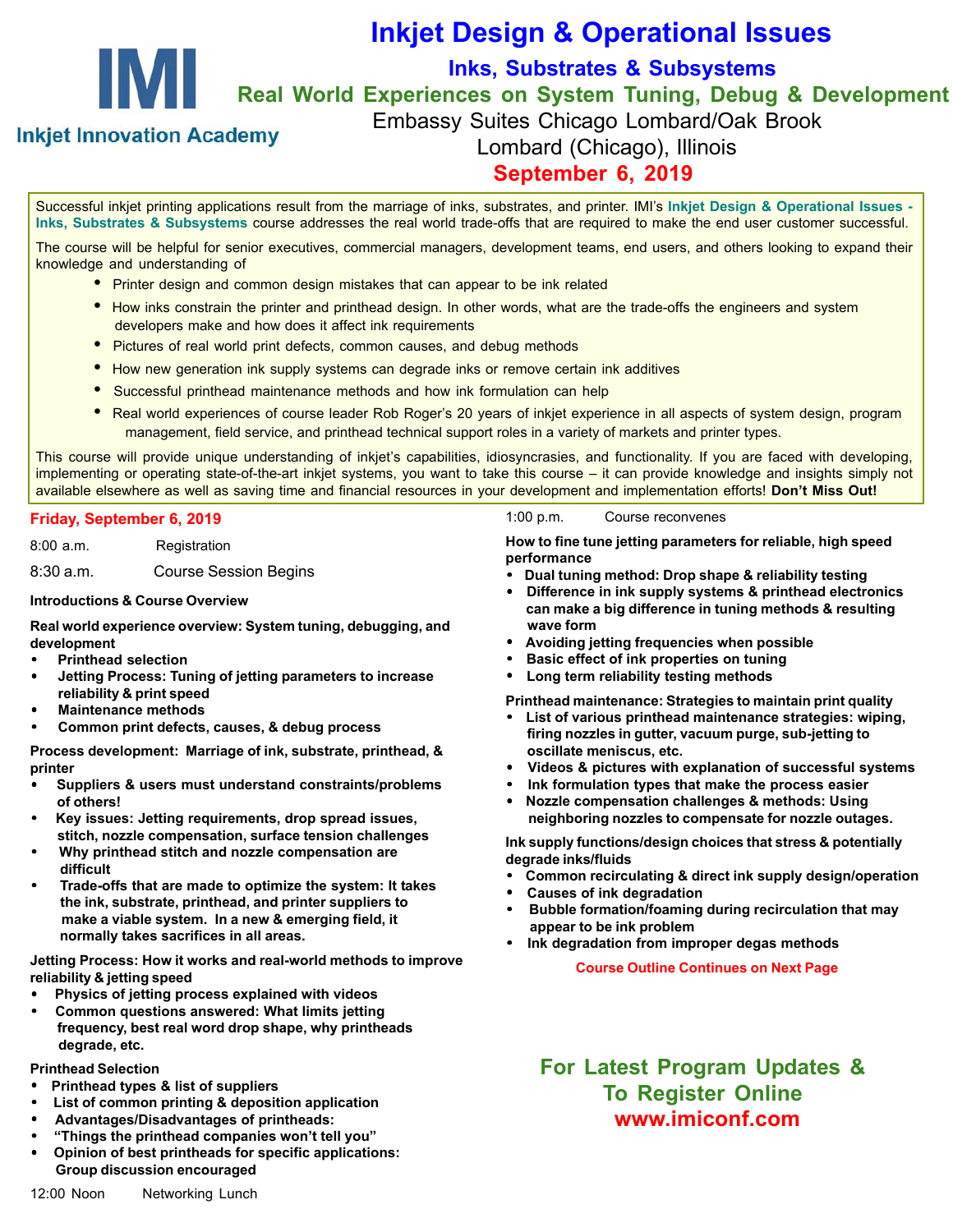**Image Quality Problems: Common image defects & causes with debug method**

- **Pictures of real-world image quality problems with causes**
- **Recommended debug method for common types of issues for quick diagnosis**

**Problems with printer design that look like ink problems**

- **Printhead maintenance systems: Why it often looks like the ink is the problem but it's really a system design issue**
- **Printhead to substrate height or air turbulence that looks like misting/satellite drop problem.**
- **Poor fire pulse shape causing jetting issues**
- **Ink cooling during high coverage printing (heaters can't keep up) resulting in lower ink temperature and poor jetting (very common)**
- **Nozzle contamination/poor printhead maintenance procedures/design**
- **& more**

**Printer design problems or users' factory conditions that look like substrate issues**

- **Time to cure/dry is too long so it causes retraction and small circular areas without ink ("fish eyes")**
- **Mold release on molded parts**
- **Silicon spray in factories (very common)**
- **& more**

**Group roundtable on common questions & discussion of attendees' projects**

- **Nozzle compensation challenges**
- **How does an encoder work?**
- **Common field issues: Causes & solutions**
- **Course registrants will be requested to submit their questions both prior to and during the course**

**Course Leader Rob Rogers will be available after the course for private discussion on specific projects**

4:00 p.m. Course adjournment



# **Inkjet Technology for Industrial Print Course Leader**

**(Agenda page 3) Dr. Alan L. Hudd Director and Founder Alchemie Technology Cambridge, UK**

Dr. Hudd is Director and Founder of Alchemie Technology Ltd. Alchemie is an independent contract development and consultancy company to the industrial inkjet industry. Alchemie is also developing and commercialising a range of novel printhead technologies through its joint venture company, Jetronica. Jetronica specialises in supplying solutions to selectively pattern liquids and powders capable of using a wide range of chemistries from graphene through textile pre-treatments and 3D printing of metal powders to drugs for implantable drug devices.

Dr. Hudd was the Founder and Managing Director of Xennia Technology from 1996 to 2012. During this period, he built Xennia to become a world leading Inkjet developer and solutions provider to industrial inkjet markets.

Dr. Hudd is credited with being one of the pioneers to successfully inkjet print UV curable materials. In one case, high aspect ratio UV curable printing was achieved to create fine 3D tooling for the use of injection moulding. A number of other projects followed that have sown the seeds for many current UV cure applications.

He is a frequent speaker at inkjet industry events worldwide and is co-presenter of **The Inkjet Academy** which has been attended by over 3,000 participants in the US, China, Europe, Japan, and India. Dr. Hudd graduated with B.Sc. Honours degree in Chemistry and Physics, M.Sc and Ph.D research degree in Polymer Chemistry from Manchester University.



#### **Inkjet Design & Operational Issues Course Leader (Agenda pages 4 & 5) Rob Rogers President and Founder Print3 Technologies Shawnee, Kansas**

Rob Rogers is the Founder and President of Print3 Technologies, an inkjet consulting and contract engineering firm, assisting clients with their digital printing and deposition needs.

Rob has been involved in the inkjet industry for over 20 years, where he has been responsible for the design, development, and field service of a wide range of inkjet production printing systems including: wide format printers, inkjet printing presses, solar cell deposition systems, direct to container printers, etc. Rob has worked with some of the largest companies including Heidelberg, EFI, HP, Mark Andy, SunPower, and many more confidential clients

Rob formerly worked at Dimatix where he assisted international customers with new product development. Rob was a Co-Founder and Principle Engineer of Jetrion that was acquired by EFI. While at Jetrion he was responsible for multiple custom ink jet production machines and the first commercially successful label press and direct to container printer. Rob graduated from Kansas State University with a degree in Mechanical Engineering.

## **Sponsorship Opportunities**

**Inkjet Age of Materials Conference 2019 and Inkjet Innovation Academy**

For details contact Al Keene **al@imiconf.com**

# **Inkjet Age of Materials Conference 2019 Strategic Advisory Board**



Dr. Mark Bale **DoDxAct** 





Dr. Alan Hudd Alchemie **Technology** 



Tom Molamphy **Siegwerk** 

Mary Schilling Inkjet Insight